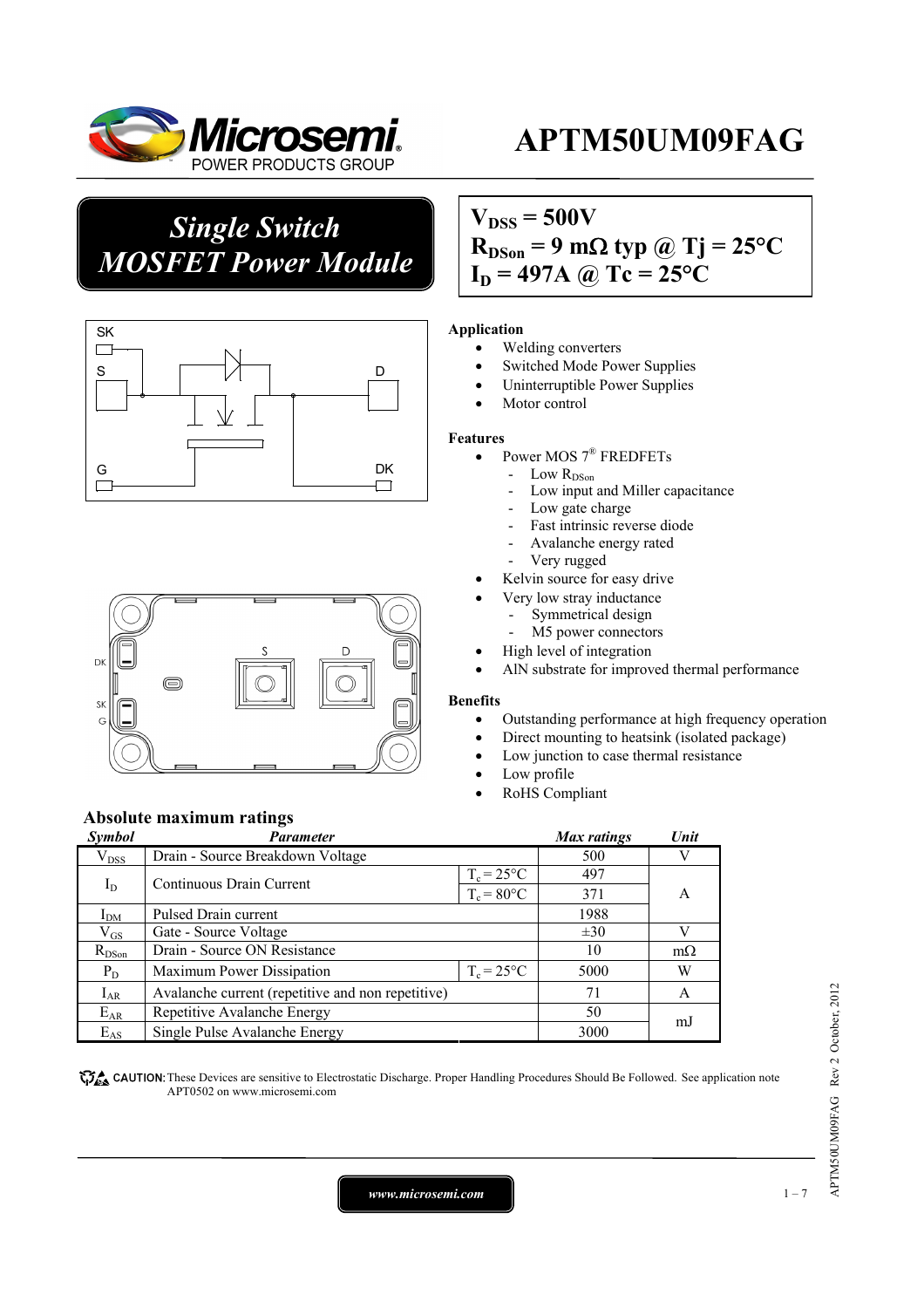

### **All ratings @ Tj = 25°C unless otherwise specified**

### **Electrical Characteristics**

| Symbol       | <i>Characteristic</i>           | <b>Test Conditions</b>              |                     | Min | Tvv | <b>Max</b> | Unit         |
|--------------|---------------------------------|-------------------------------------|---------------------|-----|-----|------------|--------------|
| $I_{DSS}$    | Zero Gate Voltage Drain Current | $V_{GS} = 0V$ , $V_{DS} = 500V$     | $T_i = 25^{\circ}C$ |     |     | 600        | μA           |
|              |                                 | $V_{GS} = 0V$ , $V_{DS} = 400V$     | $T_i = 125$ °C      |     |     | 3000       |              |
| $R_{DS(on)}$ | Drain – Source on Resistance    | $V_{GS} = 10V$ , $I_D = 248.5A$     |                     |     |     | 10         | $m\Omega$    |
| $V_{GS(th)}$ | Gate Threshold Voltage          | $V_{GS} = V_{DS}$ , $I_D = 30mA$    |                     |     |     |            | $\mathbf{V}$ |
| $I_{GSS}$    | Gate – Source Leakage Current   | $V_{GS} = \pm 30 V$ , $V_{DS} = 0V$ |                     |     |     | $\pm 450$  | nA           |

#### **Dynamic Characteristics**

| <i>Symbol</i>       | <i><b>Characteristic</b></i> | <b>Test Conditions</b>                                                   | Min | $\mathcal{I}yp$ | <b>Max</b> | Unit |
|---------------------|------------------------------|--------------------------------------------------------------------------|-----|-----------------|------------|------|
| $C_{iss}$           | Input Capacitance            | $V_{GS} = 0V$                                                            |     | 63.3            |            |      |
| $C_{\rm oss}$       | <b>Output Capacitance</b>    | $V_{DS}$ = 25V                                                           |     | 12.4            |            | nF   |
| $C_{\rm rss}$       | Reverse Transfer Capacitance | $f = 1MHz$                                                               |     | 0.63            |            |      |
| $Q_{\rm g}$         | Total gate Charge            | $V_{GS} = 10V$                                                           |     | 1200            |            |      |
| $Q_{gs}$            | Gate – Source Charge         | $V_{Bus} = 250V$                                                         |     | 300             |            | nC   |
| $Q_{gd}$            | Gate - Drain Charge          | $I_D = 497A$                                                             |     | 630             |            |      |
| $T_{d(0n)}$         | Turn-on Delay Time           | Inductive switching $\omega$ 125°C                                       |     | 21              |            |      |
| $T_r$               | Rise Time                    | $V_{GS} = 15V$<br>$V_{Bus} = 333V$<br>$I_D = 497A$<br>$R_G = 0.5\Omega$  |     | 42              |            | ns   |
| $T_{d(\text{off})}$ | Turn-off Delay Time          |                                                                          |     | 96              |            |      |
| $T_f$               | Fall Time                    |                                                                          |     | 100             |            |      |
| $E_{on}$            | Turn-on Switching Energy     | Inductive switching $\omega$ 25°C                                        |     | 6               |            |      |
| $E_{\text{off}}$    | Turn-off Switching Energy    | $V_{GS} = 15V$ , $V_{Bus} = 333V$<br>$I_D = 497A$ , $R_G = 0.5\Omega$    |     | 6.2             |            | mJ   |
| $E_{on}$            | Turn-on Switching Energy     | Inductive switching $\omega$ 125°C                                       |     | 9.48            |            |      |
| $E_{\text{off}}$    | Turn-off Switching Energy    | $V_{GS} = 15V$ , $V_{Bus} = 333V$<br>$I_D$ = 497A, R <sub>G</sub> = 0.5Ω |     | 6.96            |            | mJ   |

### **Source - Drain diode ratings and characteristics**

| <i>Symbol</i> | <i><b>Characteristic</b></i>     | <b>Test Conditions</b>        |                     | Min | Typ  | <b>Max</b> | <b>Unit</b> |
|---------------|----------------------------------|-------------------------------|---------------------|-----|------|------------|-------------|
| $I_{S}$       | Continuous Source current        |                               | $Tc = 25^{\circ}C$  |     |      | 497        | A           |
|               | (Body diode)                     |                               | $Tc = 80^{\circ}C$  |     |      | 371        |             |
| $V_{SD}$      | Diode Forward Voltage            | $V_{GS} = 0V$ , $I_S = -497A$ |                     |     |      | 1.3        | V           |
| dv/dt         | Peak Diode Recovery <sup>O</sup> |                               |                     |     |      | 18         | V/ns        |
| $t_{rr}$      | Reverse Recovery Time            |                               | $T_i = 25^{\circ}C$ |     |      | 300        | ns          |
|               |                                  | $I_S = -497A$<br>$V_R = 333V$ | $T_i = 125$ °C      |     |      | 600        |             |
| $Q_{rr}$      | Reverse Recovery Charge          | $dis/dt = 600A/\mu s$         | $T_i = 25^{\circ}C$ |     | 15.6 |            | μC          |
|               |                                  |                               | $T_i = 125$ °C      |     | 60   |            |             |

 dv/dt numbers reflect the limitations of the circuit rather than the device itself.  $I_S \leq$  - 497A di/dt  $\leq$  700A/ $\mu$ s  $V_R \leq V_{DSS}$   $T_j \leq 150^{\circ}C$ 

*www.microsemi.com* 2-7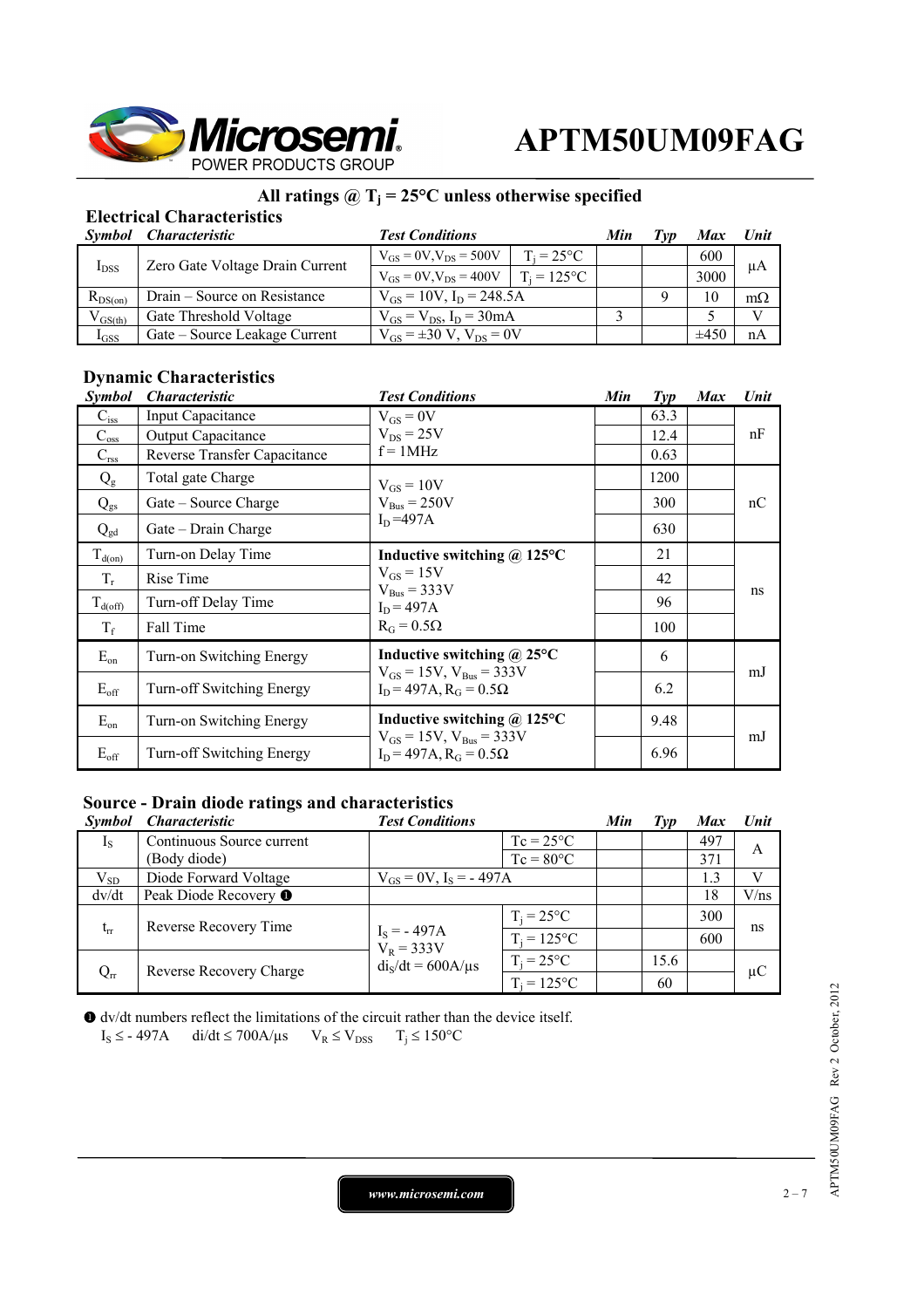

### **Thermal and package characteristics**

| <i>Symbol</i> | <i>Characteristic</i>                                            |              |                | Min   | $\Gamma$ <i>yp</i> | <b>Max</b> | <b>Unit</b>        |
|---------------|------------------------------------------------------------------|--------------|----------------|-------|--------------------|------------|--------------------|
| $R_{thJC}$    | Junction to Case Thermal Resistance                              |              |                |       |                    | 0.025      | $\rm ^{\circ} C/W$ |
| $V_{ISOL}$    | RMS Isolation Voltage, any terminal to case $t = 1$ min, 50/60Hz |              |                | 4000  |                    |            |                    |
| $T_{J}$       | Operating junction temperature range                             |              |                | $-40$ |                    | 150        |                    |
| $T_{STG}$     | Storage Temperature Range                                        |              |                | $-40$ |                    | 125        | $\rm ^{\circ}C$    |
| $T_{\rm C}$   | <b>Operating Case Temperature</b>                                |              |                | $-40$ |                    | 100        |                    |
| Torque        | Mounting torque                                                  | To Heatsink  | M6             |       |                    |            | N.m                |
|               |                                                                  | For teminals | M <sub>5</sub> |       |                    | 3.5        |                    |
| Wt            | Package Weight                                                   |              |                |       |                    | 300        | g                  |

### **SP6 Package outline** (dimensions in mm)



See application note APT0601 - Mounting Instructions for SP6 Power Modules on www.microsemi.com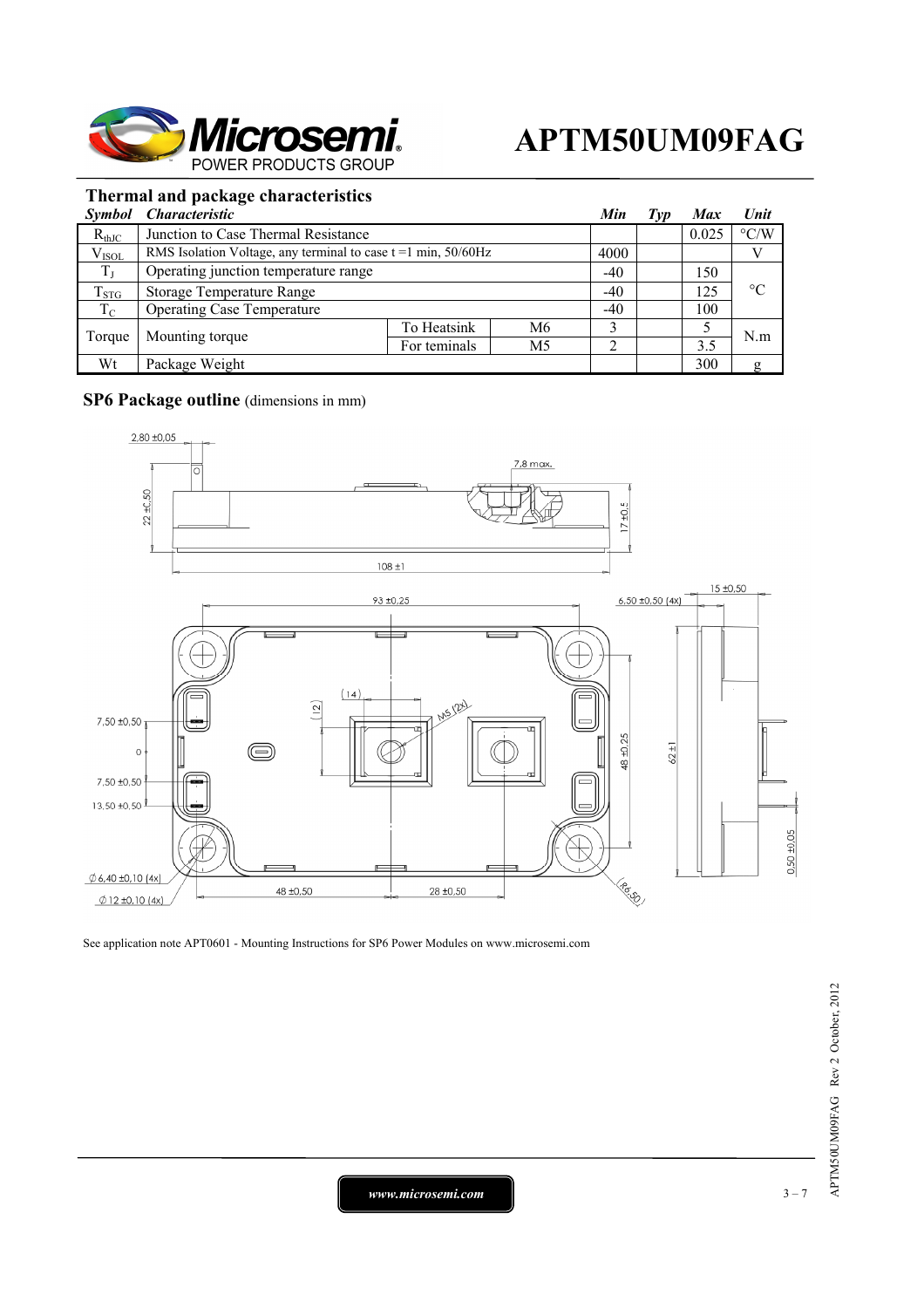

#### **Typical Performance Curve**



*www.microsemi.com* 1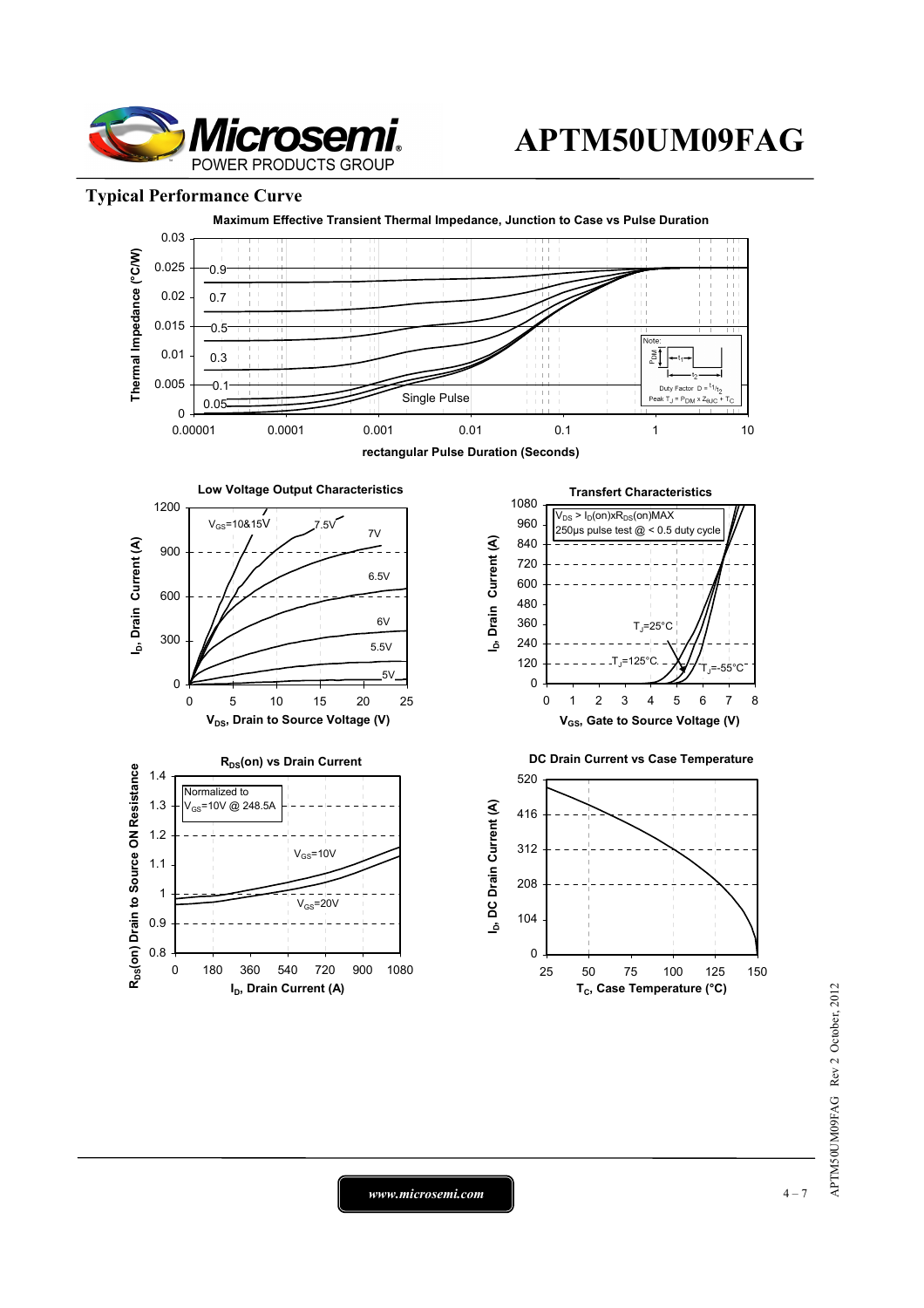



0 10 20 30 40 50 **V<sub>DS</sub>**, Drain to Source Voltage (V)

100

# **APTM50UM09FAG**



*www.microsemi.com* 1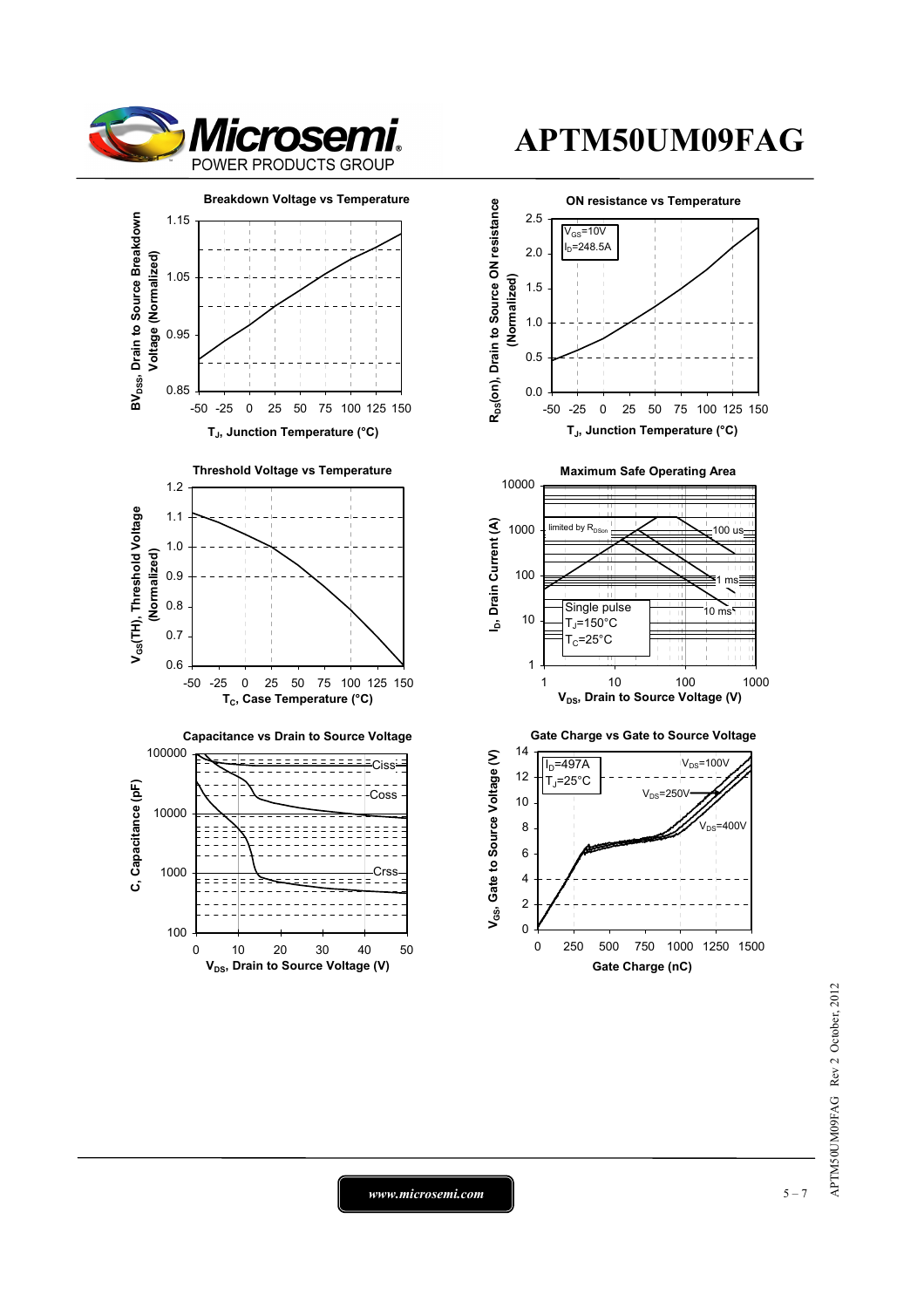



#### **Hard** switching 0 50 100 50 100 150 200 250 300 350 400 450 **I<sub>D</sub>, Drain Current (A)**  $R_G=0.5Ω$  $T<sub>j</sub>=125°C$  $=75^{\circ}C$

# **APTM50UM09FAG**



APTM50UM09FAG Rev 2 October, 2012 APTM50UM09FAG Rev 2 October, 2012

*www.microsemi.com* 6-7